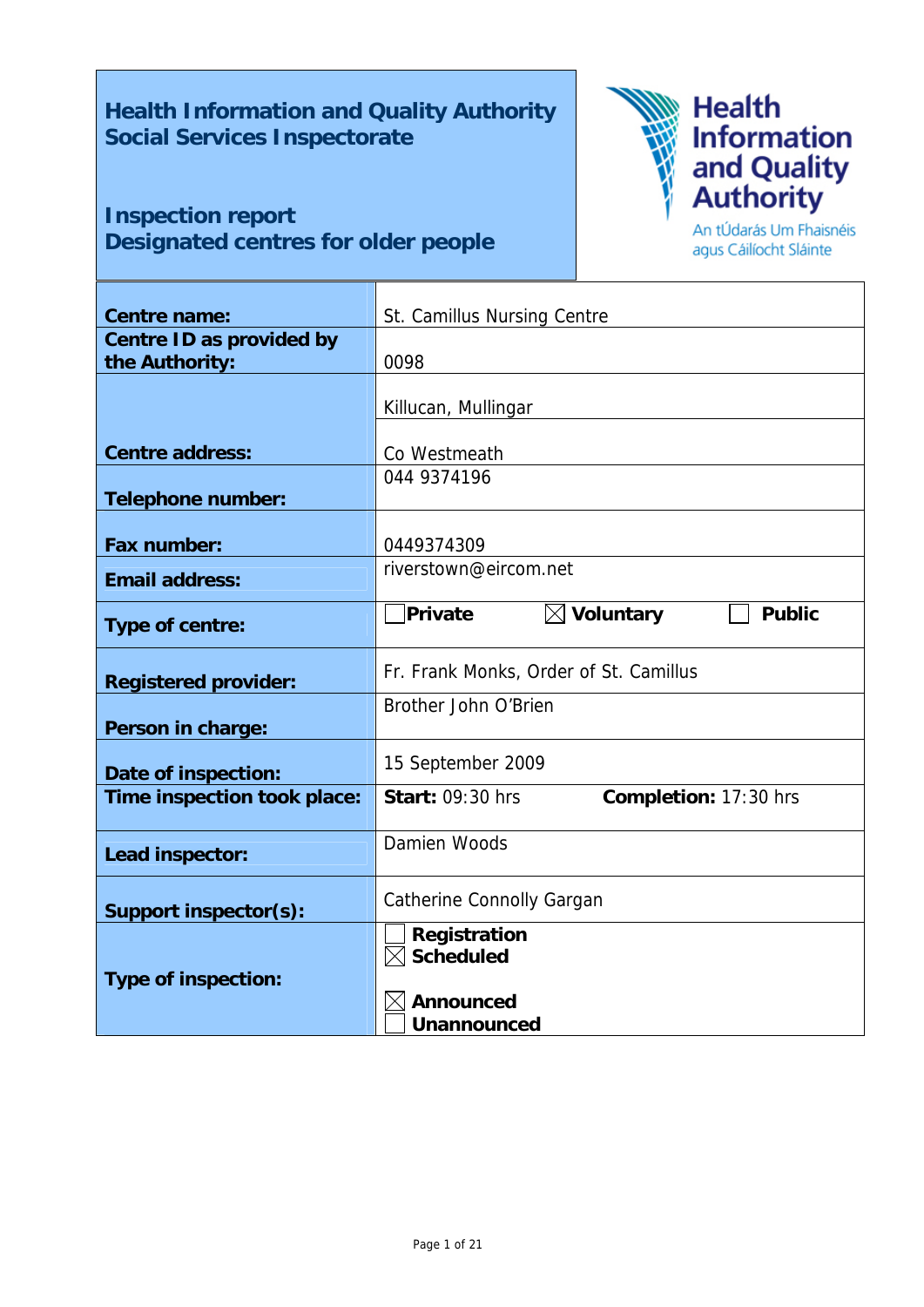# **About inspection**

The purpose of inspection is to gather evidence on which to make judgments about the fitness of the registered provider and to report on the quality of the service. This is to ensure that providers are complying with the requirements and conditions of their registration and meet the standards; that they have systems in place to both safeguard the welfare of service users and to provide information and evidence of good and poor practice.

In assessing the overall quality of the service provided, inspectors examine how well the provider has met the requirements of the Health Act 2007, the Health Act 2007 (Care and Welfare of Residents in Designated Centres for Older People) Regulations 2009 and the National Quality Standards for Residential Care Settings for Older People in Ireland under the following topics:

- 1. Governance and leadership: how well the centre is organised.
- 2. The quality of the service.
- 3. How well the healthcare needs of residents are met.
- 4. Premises and equipment: appropriateness and adequacy.
- 5. Communication: information provided to residents, relatives and staff.
- 6. Staffing: the recruitment, supervision and competence of staff.

This report summarises the findings of the inspection under some or all of these topics, highlighting areas of good practice as well as areas where improvements were required as follows:

**Evidence of good practice -** this means that an acceptable standard was reached and the provider demonstrated a culture of review and improvement and aimed to drive forward best practice.

**Some improvements required** – this means that practice was generally satisfactory but there were areas that need attention.

**Significant improvements required** – this means that unacceptable practice was found.

The report also identifies minor issues, where applicable, to which the provider should give consideration to enhance the quality of the service.

The report is available to residents, relatives, providers of services and members of the public, and is published on our website www.higa.ie.

### **Acknowledgements**

The inspectors wish to acknowledge the co-operation and assistance of the residents, relatives, provider and staff during the inspection.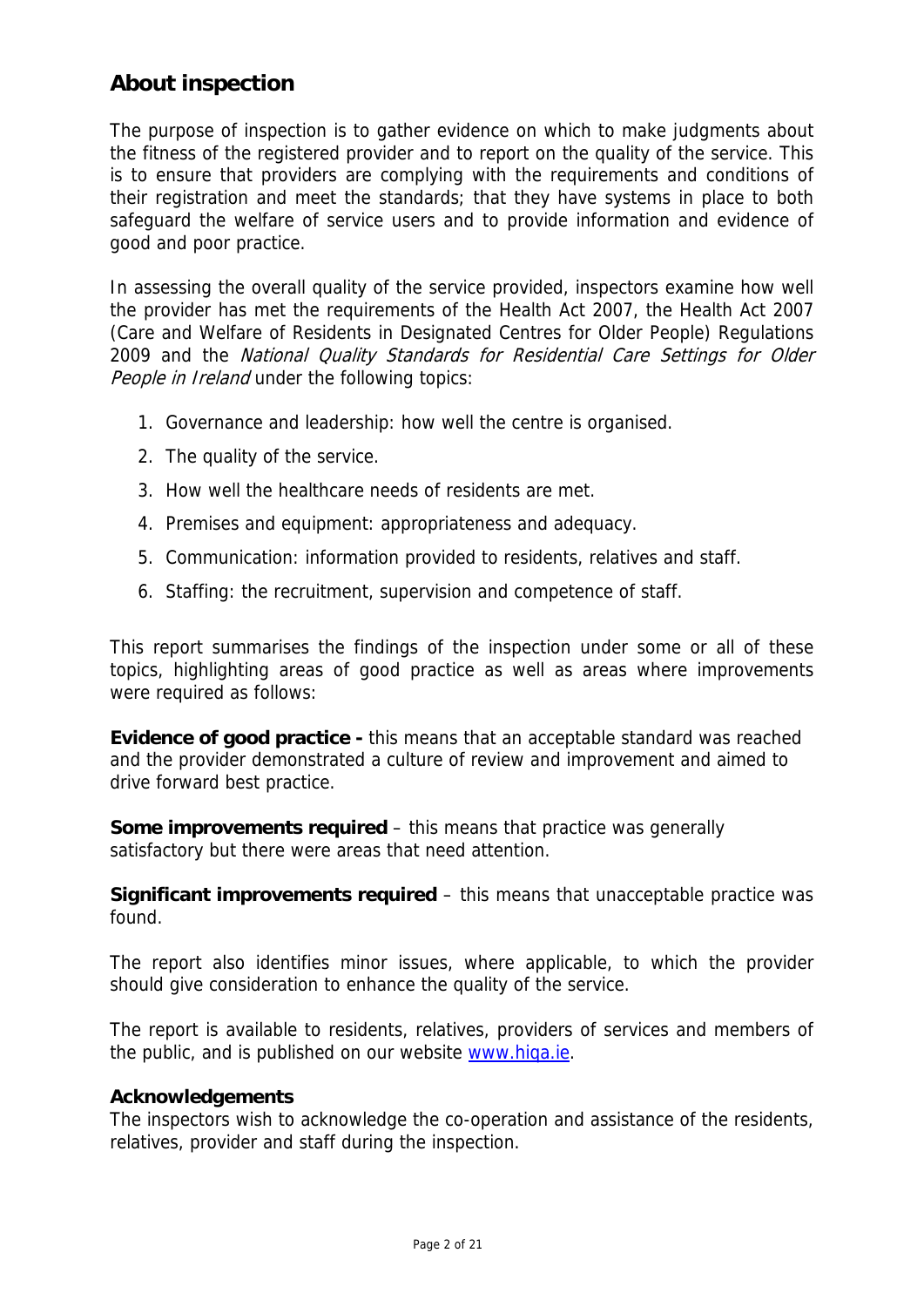# **About the centre**

### **Description of services and premises**

The order of St Camillus has been providing health services since the 1930s and the St Camillus Nursing Centre currently provides care to 57 residents.

The centre is single-storey with a new block built on to the original building in recent years. The residents are accommodated in mix of single, two-bedded and multibedded wards. The centre also facilitates the local hospice with the allocation of two rooms for their use. There is modern church located beside the centre that is used by residents and the local community.

The centre provides long-term care to residents from the surrounding area and adjacent counties, who have differing ranges of abilities and cognitive capacity.

#### **Location**

The centre is located adjacent to Killucan Village. It is surrounded by farmland with a small river running through its grounds. The Order of St Camillus maintains a residence in the grounds adjacent to the centre.

| Date centre was first established: |            |
|------------------------------------|------------|
|                                    | 01/01/1976 |
| Number of residents on the date of |            |
| inspection                         | 54         |

| Dependency level of<br>current residents | <b>Max</b> | <b>High</b> | <b>Medium</b> | Low |
|------------------------------------------|------------|-------------|---------------|-----|
| <b>Number of residents</b>               | 28         |             |               |     |

#### **Management structure**

The centre is under the management of the order of St Camillus and Father Frank Monks acts for the order as provider. Brother John O Brien is the Director of Nursing and the Person in Charge of the centre. Yvonne Lynam is the assistant Director of Nursing. Brother O'Brien was on leave on the day of inspection.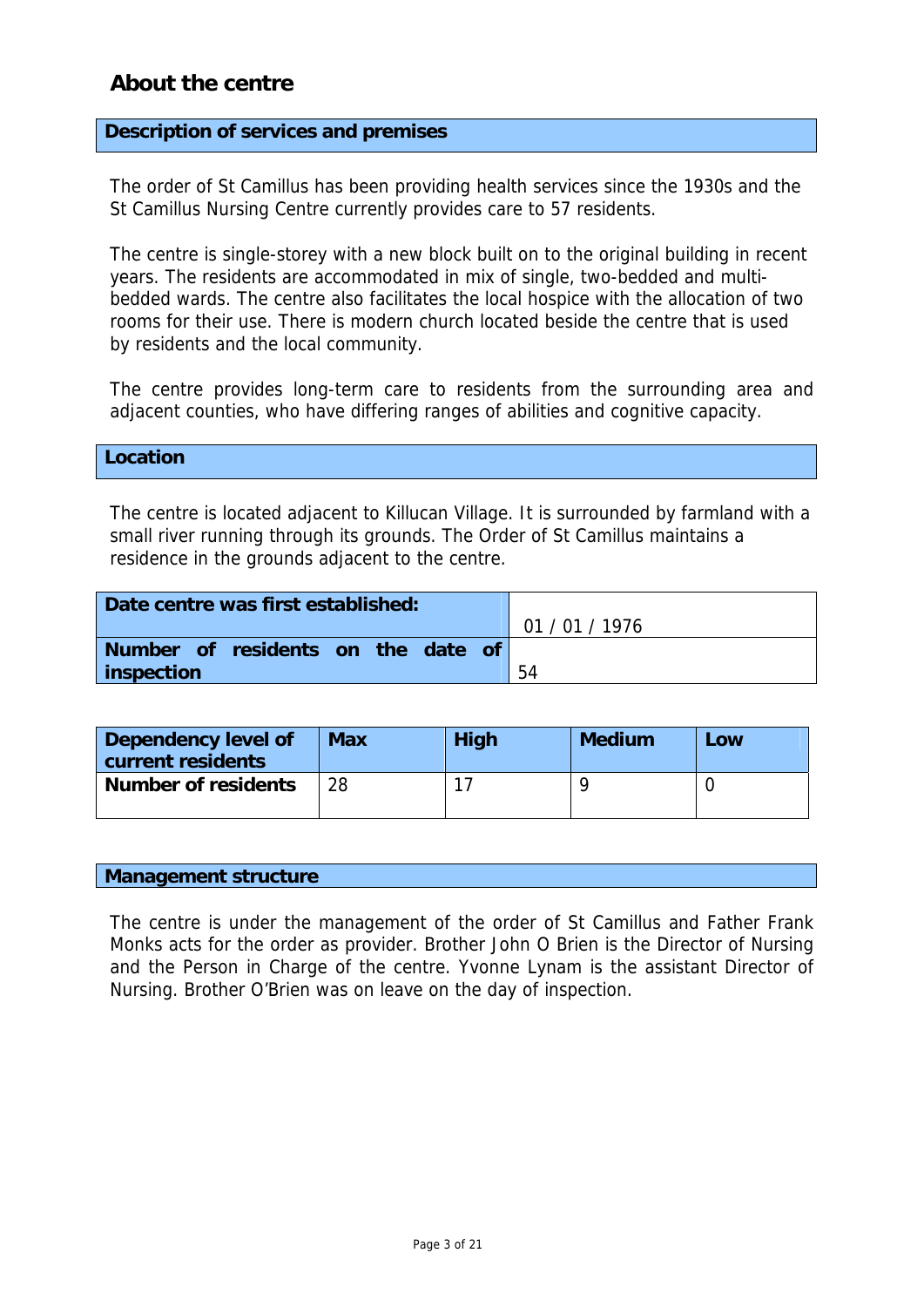# **Summary of findings from this inspection**

This was an announced inspection. It was the first inspection of this centre by the Health Information and Quality Authority. Inspectors spoke with residents, relatives, staff members and the person in charge. The person in charge had completed a preinspection questionnaire and the information in it informed the inspection process. The inspectors observed practice throughout the day and reviewed a number of documents, including policies and procedures.

The overall management and administration of the centre and the care provided was found to be of a high standard. Comprehensive policies were seen to be in place, staff said they felt valued and respected and there was evidence of continuous training and mentoring of staff. Good linkages with other local health services and the Health Services Executive (HSE) were noted during the visit.

Residents were positive in their attitude about how it was to live in the centre. It was clear that the ethos of the provider to provide a holistic approach to care, as set out in the statement of purpose, was followed through in the care provided to residents.

Inspectors identified a number of issues that require attention by the provider. The action plan at the end of this report identifies areas where improvements were required to meet the requirements of the Health Act 2007 (Care and Welfare of Residents in Designated Centres for Older People) Regulations 2009 and the National Quality Standards for Residential Care Settings for Older People in Ireland. These include repairs to the structural fabric of the building, mobilising residents during the day, staff training issues in relation to communication with residents with dementia and providing secure storage for residents' belongings.

### **Residents' and relatives' comments**

Inspectors spoke to a number of residents throughout the inspection. Nineteen resident questionnaires and twelve relative questionnaires were completed prior to inspection. The feedback provided by both residents and relatives was positive towards the centre. Residents stated that the centre was "like being at home" and all the staff "were caring". One resident informed inspectors that they can get "whatever they want or need".

One resident talked about the need to ensure that personal belongings have a place where they can be securely stored and stated no such facility was available in the centre. Another relative identified the need to refurbish the internal courtyard.

Relatives' comments included "the staff treat everyone with kindness, friendliness and respect" and "in my view it is a home from home".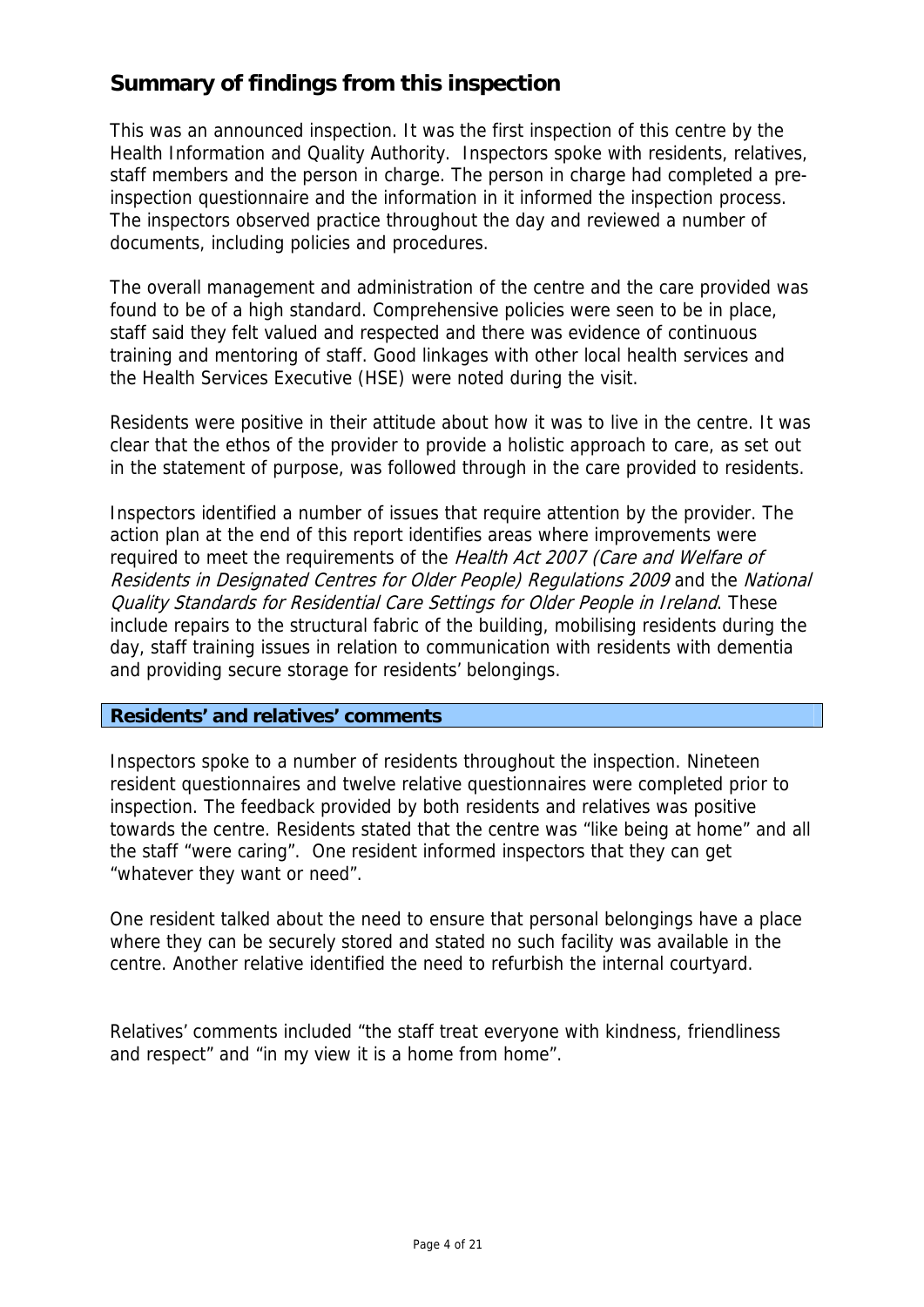# **1. Governance: how well the centre is organised**

**Outcome: The centre is well organised and managed and complies with the requirements of the Health Act 2007, the regulations and standards.** 

**Good governance involves the effective and efficient deployment of resources in accordance with the stated purpose and function of the centre. Governance includes setting clear direction for the service, a commitment to continual improvement and having a system in place to effectively assess and manage risk.** 

### **Evidence of good practice**

There was a clear statement of purpose and it was evident that day-to-day management is effective and responsive. A range of centre-specific policies and procedures were provided which covered all relevant areas. Many of these policies had been updated to reflect the changes in legislation and standards and were found to be concise and readable. There is little staff turnover in the centre.

It was noted that the centre had a robust and reactive complaints procedure for both residents and their families. Incidents involving complaints about staff were dealt with in a comprehensive and complete manner by the provider.

Both the provider and the person in charge demonstrated that they were familiar with the Health Care Act 2007 (Care and Welfare of Residents in Designated Centres for Older People) Regulations 2009 and the National Quality Standards for Residential Care Settings for Older People in Ireland (2009).

Fire drills are facilitated by the local HSE fire-safety officer and fire equipment maintenance logs were up to date.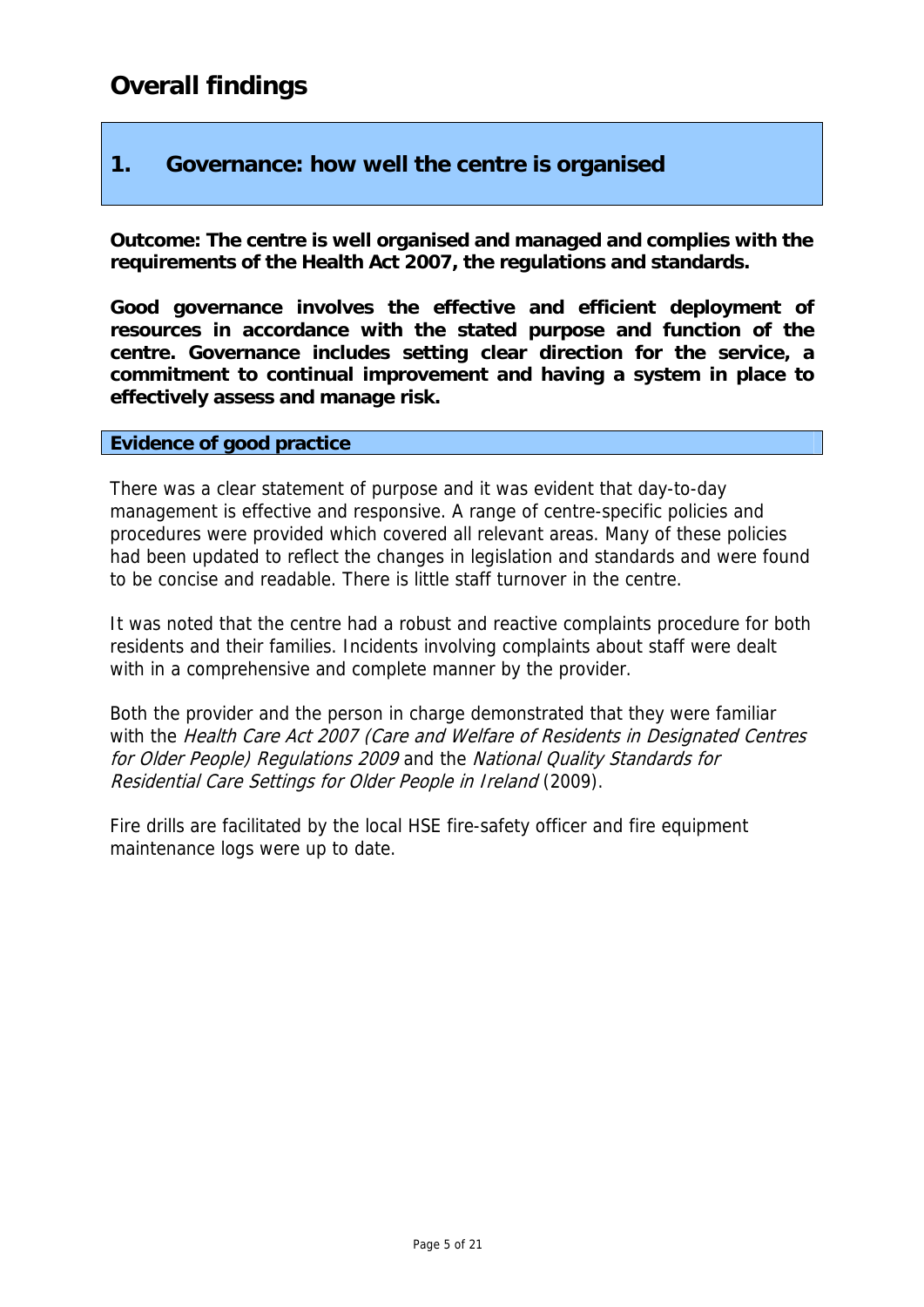# **2. Quality of the service**

**Outcome: Residents receive a good standard of service, appropriate treatment and are treated with courtesy and respect.** 

**A quality service is one where residents are protected from harm or abuse, where practice is person-centred, where rights are protected, where residents are enabled to play an active part in the centre and where management, staff and residents work together towards continuous improvement.** 

#### **Evidence of good practice**

Inspectors found that each resident had a comprehensive care plan detailed on their personal file. Staff were able to actively describe and detail the needs of residents. The provider is in daily contact with the centre and on occasion sometimes acts as an advocate for residents in their dealings with state bodies.

The food sampled by the inspectors was found to be wholesome and tasty. A choice is provided at main meals for residents. At lunchtime it was noted that adequate staff were present in the dining room to assist residents who required help with their meal. There were no restrictions evident on visiting the centre.

The centre is linked to a spacious church and daily mass is celebrated for all residents able to attend; daily communion is brought, by a member of clergy, to the rooms of those who cannot attend mass. This promotes the inclusive ethos which residents spoke about. Inspectors observed residents going back and forth to the church throughout the day.

Many residents had their own small televisions in their rooms while others had radios. A number of residents were observed by inspectors playing CDs on their personal CD players. One resident is an accordion player and is known to play the accordion for other residents on many occasions. On the day of the inspection an accordion was played by a member of staff for residents with higher dependency levels. Many were singing along and others were accompanied by their relatives.

Most residents stated told inspectors that they felt very secure in the centre; they stated the front doors were kept closed during the day and locked at night. One resident stated that his reason for selecting this centre was because he was been threatened by strangers in his own home and as a result, no longer felt secure.

### **Some improvements required**

Inspectors noted that while there was a complaints policy, the centre had not identified an independent, outside, person to refer to when the internal process is not satisfactory to the resident.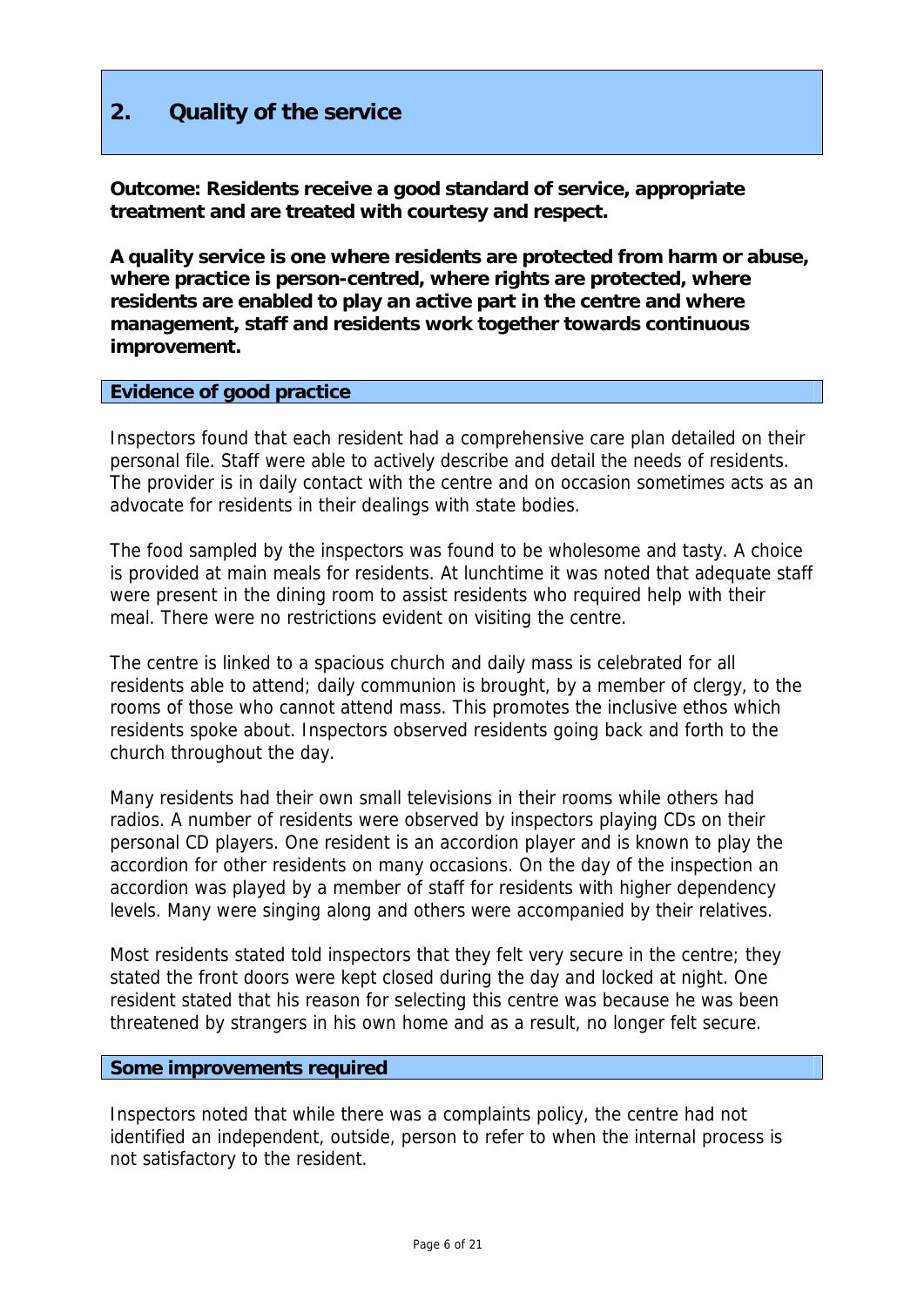### **Significant improvements required**

Many residents were observed to be seated in wheelchairs in the communal areas while comfortable seating remained vacant. Some residents were also seen to mobilise themselves using their feet on the floor to propel the wheelchairs. This practice is not person-centred and places residents at risk of injury.

### **Minor issues to be addressed**

A carer was heard, by inspectors, to offer and record a resident's choice of menu for the next day, residents told the inspectors that they decided on what they would eat on the previous day. Although some remembered their choice others could not recall it.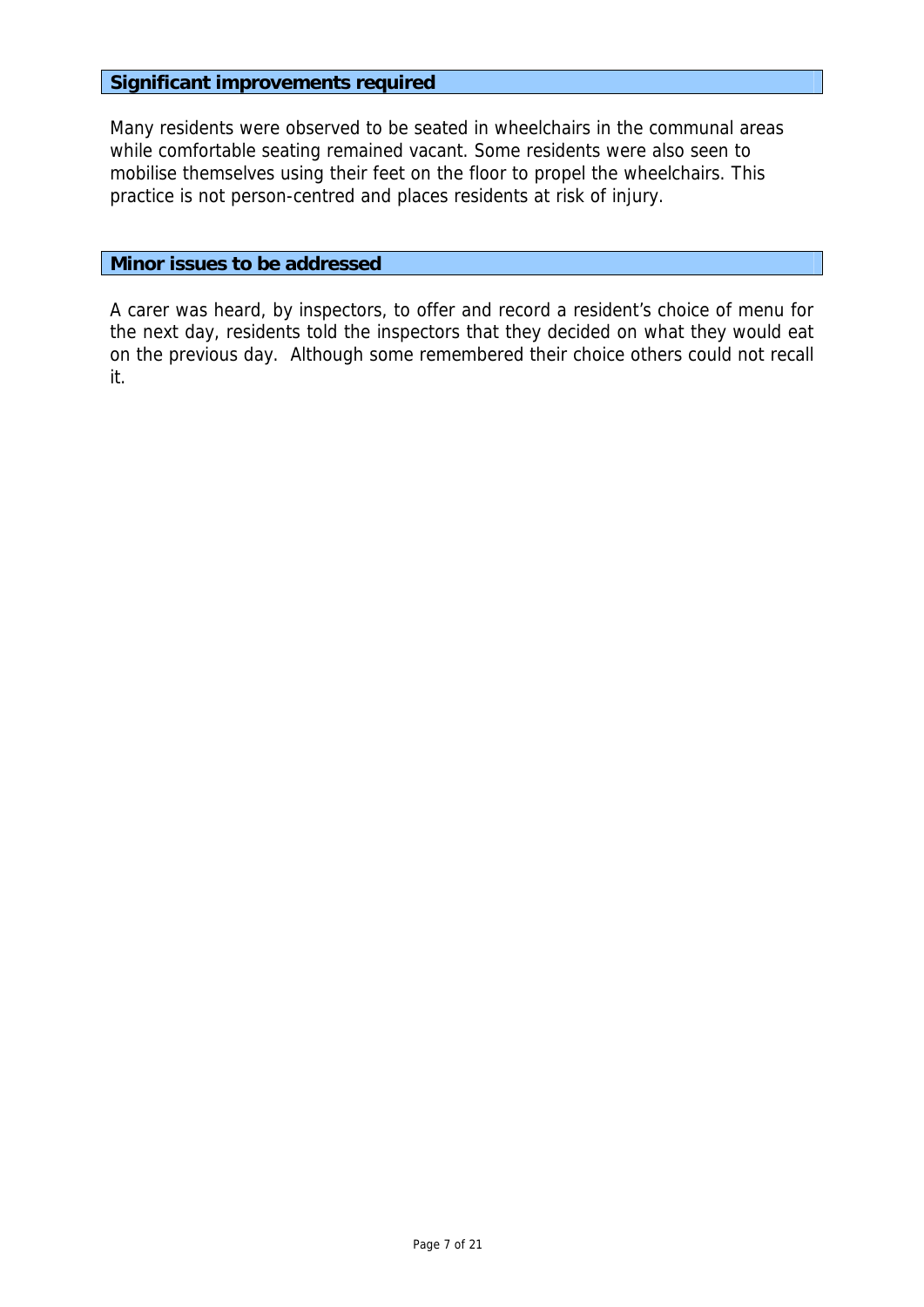# **3. Healthcare needs**

**Outcome: Residents' healthcare needs are met.** 

**Healthcare is integral to meeting individual's needs. It requires that residents' health, personal and social care needs are assessed and reviewed on an on-going basis, within a care planning process that is person centred. Emphasis is firmly placed on health promotion, independence and meaningful activity.** 

#### **Evidence of good practice**

Medical and care files were reviewed and, in general, were found to be detailed and comprehensive. Clear information on relevant healthcare needs was noted and all information in relation to treatment both in the centre and in external healthcare facilities was recorded. Discharge and admission notes were present for residents whose files were examined. Regular fall-risk, nutrition, skincare and cognitive assessments were noted on files.

A blister pack system is used for residents who require routinely-dispensed medications. There is a monthly review meeting with the pharmacist in respect of medication provided in this manner to the centre. Staff questioned showed a clear understanding of the medication regime and the need to correctly record administration of non-prescription medication. Medication errors are noted on an incident form. All controlled medications are stored correctly and the register was found by inspectors to be up-to-date and signed.

Good linkage was noted between the centre and the local health services. Staff stated that they never had any difficulty in respect of necessary admissions being facilitated in Mullingar general hospital. The also avail of HSE training courses.

#### **Some improvements required**

It was noted on one resident's file that information on a monthly medical status had not been recorded over a three-month period for one resident in early 2009. While staff could attest that the checks had been performed, these were not always recorded.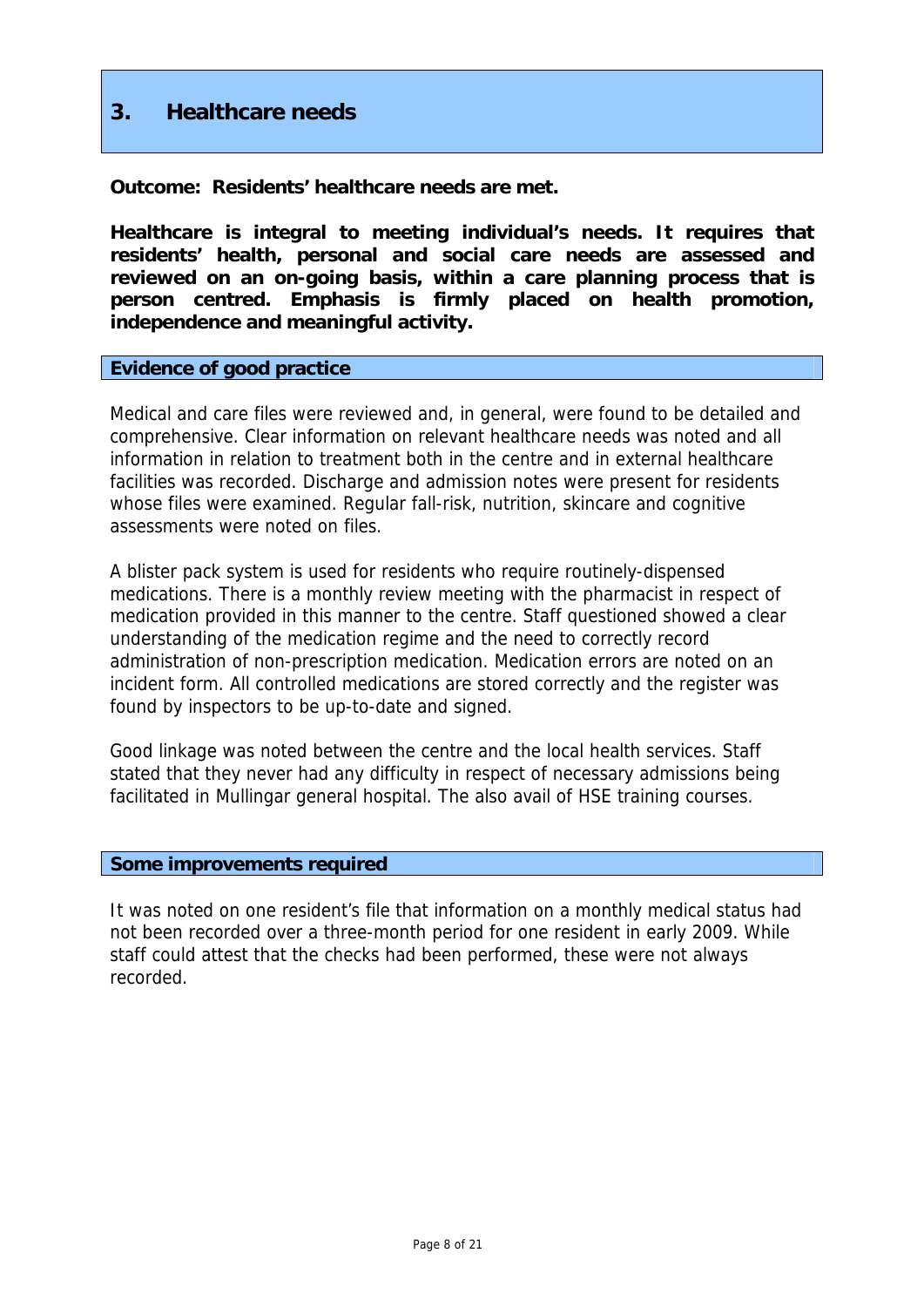# **4. Premises and equipment: appropriateness and adequacy**

**Outcome: The residential care setting provides premises and equipment that are safe, secure and suitable.** 

**A good physical environment is one that enhances the quality of life for residents and is a pleasant place to live. It meets residents' individual and collective needs in a comfortable and homely way, and is accessible, safe, clean and well-maintained. Equipment is provided in response to the assessed needs of each of the residents and maintained appropriately.** 

### **Evidence of good practice**

Residents had many small personal possessions and photographs in their rooms and a number of the residents were playing their own tapes and CDs. There are a small number of single en suite rooms but the majority of residents share rooms with between one and five other residents. Screens were available between each bed area to preserve the residents' privacy. Staff were observed to pull the screens closed while assisting with residents' personal care. No residents who share a room reported any discomfort with this arrangement. One resident told inspectors how she had formed a good friendship with the other resident sharing the bedroom. Another resident in a six-bed room stated that she had a large family and the company made her feel "at home".

Inspectors found that there was adequate assistive equipment in the centre including hoists, wheelchairs and mattresses provided to meet residents' requirements. This equipment includes a lift-to-stand hoist. Many residents have other aids, for example, grab-devices and shoehorns with long handles provided by the centre. Most residents were observed moving around using assistive devices which are appropriate to their mobility needs.

There were a number of communal rooms with comfortable seating provided. Covering on all chairs is in good condition and is washable. Inspectors observed a high standard of cleanliness throughout the centre and residents expressed satisfaction with the facilities provided and the general standard of cleanliness. A member of the household staff was observed by inspectors to be carrying out her cleaning duties thoroughly. The majority of staff in the centre have received training on best-practice principles for infection control and prevention and this is referenced in staff training records. Training was evident in the cleaning practices of surfaces and equipment.

The centre had recently been brightly decorated throughout and inspectors observed that the outside wall of one of the rooms was in the process of being partially resurfaced. One of the residents occupying this room reported his satisfaction with this maintenance work.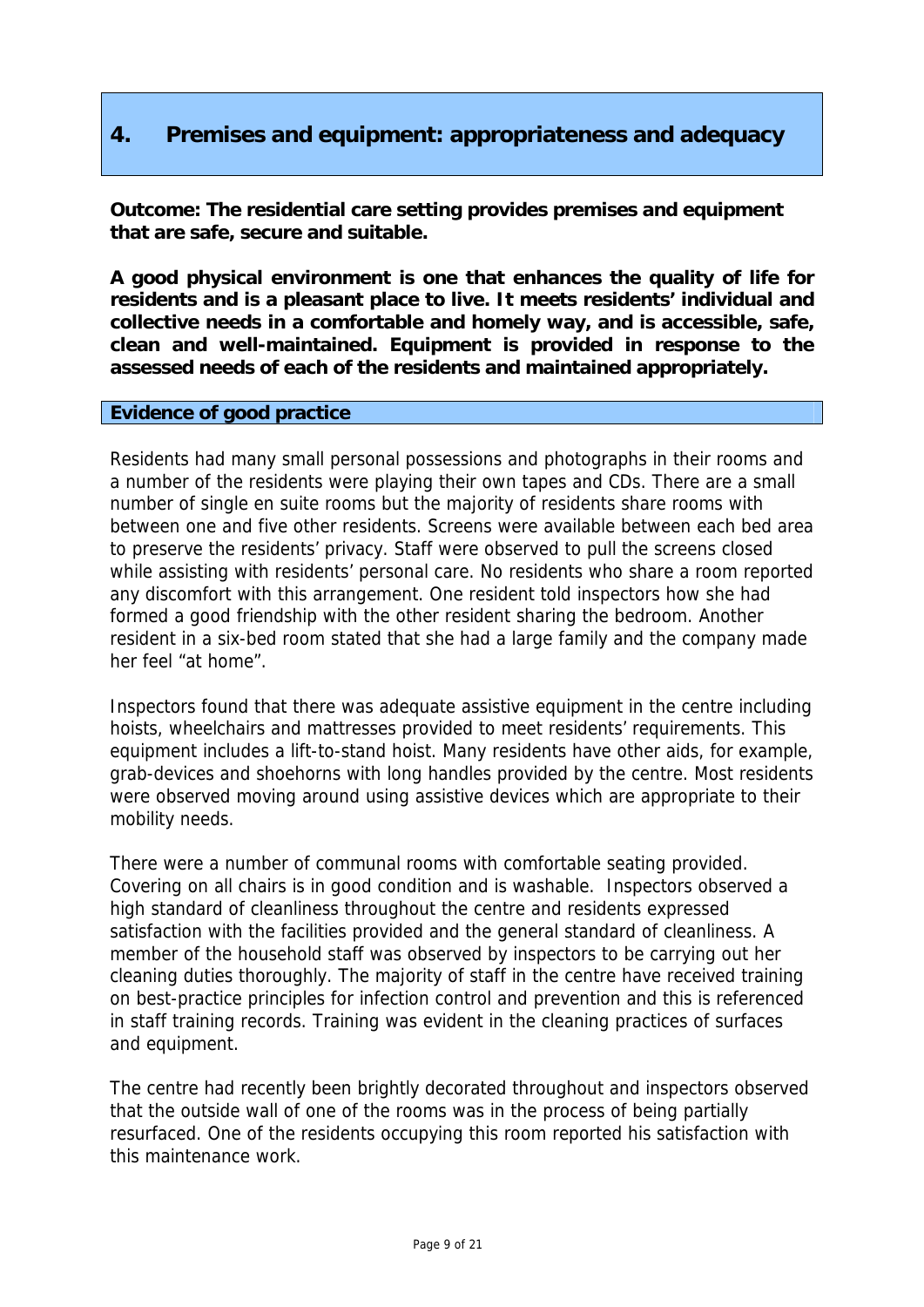The kitchen was clean and well organised. The chef has received Hazard Analysis Critical Control Points (HACCP) training and certificates of this training were reviewed by the inspection team.

There is a small comfortable room at the front of the centre which is available to residents if they require privacy

### **Some improvements required**

The corridors are narrow in the older part of the centre and were observed to partially hinder access for residents who use mobility-assistive aids. As a result of the lay-out of the corridor, residents are forced to move into the doorway of another resident's room to pass other residents in this corridor. Accessibility issues were further impacted upon by the uncovered radiators and central heating piping which runs along the corridor.

Water staining was observed on one ceiling area and residents stated that the roof leaks badly in this area. This was confirmed by the management of the centre. An architect and builder were on-site working to repair this.

### **Significant improvements required**

Residents were not observed to go outside and the front door is opened by entering a key-pad code. Residents interviewed were not aware of the exit code. Many residents spoke to inspectors about the sound of the water in the river to the front of the centre as something they enjoyed. There is a garden with some seating which requires attention between the river and the centre. Residents stated that they went out into the courtyard – weather permitting. The courtyard is accessible via sliding doors which were unlocked when checked by inspectors. The courtyard appears unkempt with water in the water-feature appearing heavily soiled.

Inspectors were informed by management that they had plans to give each resident a plant which they could plant and maintain in the raised gardens. The desire to have this area developed was communicated by residents and by a relative in the questionnaire returned to the Authority.

It was brought to the attention of inspectors by one resident that there was no provision of secure and lockable personal storage in the centre for residents' use.

### **Minor issues to be addressed**

Inspectors observed that the adjoining en suite between two bedrooms had a number of pull-cords hanging from the ceiling, some of which were labelled. They were confusing and may pose risk to the resident.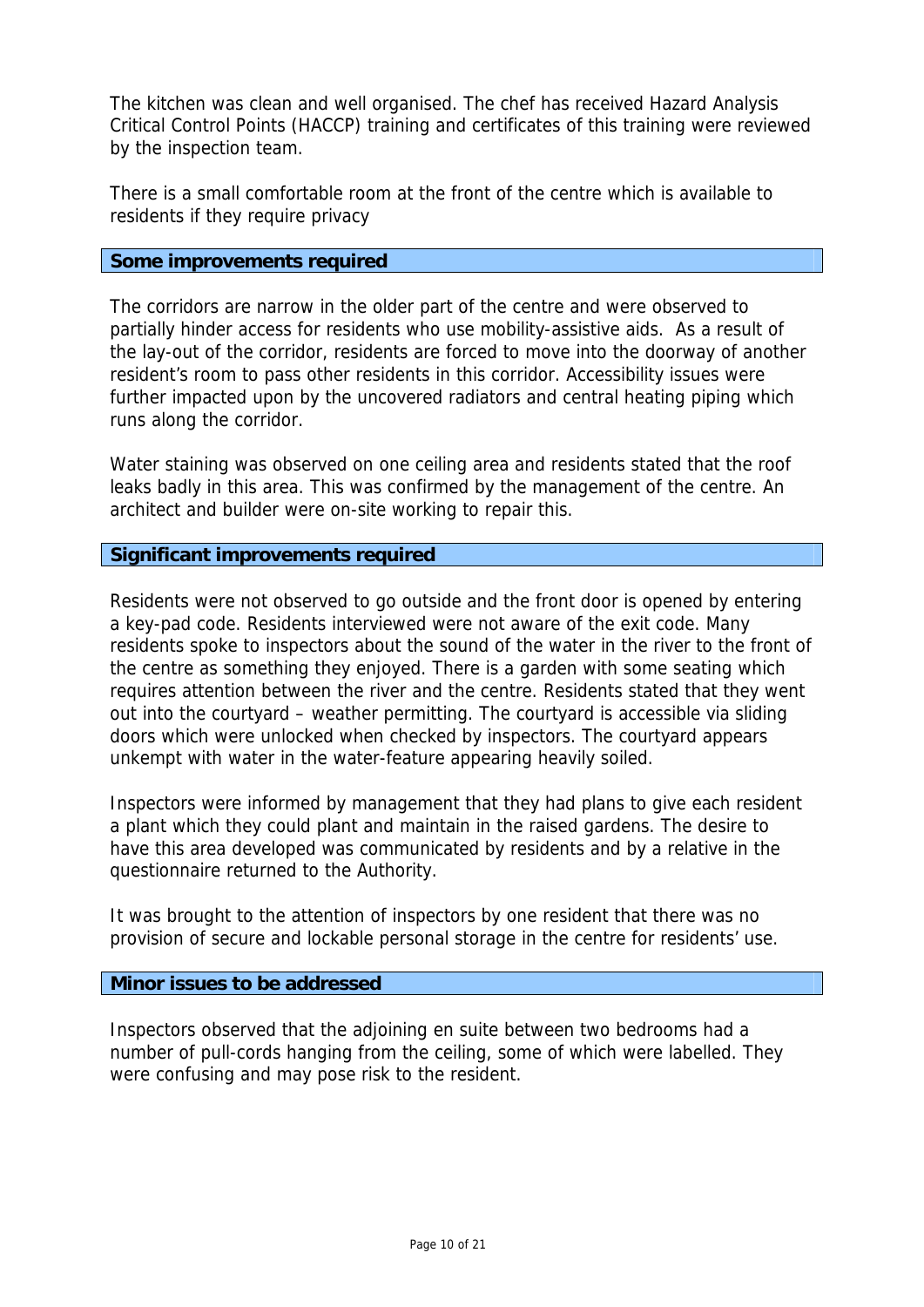# **5. Communication: information provided to residents, relatives and staff**

**Outcome: Information is relevant, clear and up to date for residents.** 

**Information is accessible, accurate, and appropriate to residents' and staff needs. Feedback is actively sought from residents and relatives and this informs future planning and service provision. Information is recorded and maintained in accordance with legal requirements and best practice and is communicated to staff on a need to know basis to ensure residents' privacy is respected.** 

#### **Evidence of good practice**

Visitors were all welcomed by staff, those who were able to ask for the person in charge by name if they had queries. An easy, relaxed, relationship was observed by inspectors between staff and residents and all staff were seen to communicate easily with individual residents. Residents interviewed said they knew who to approach if they had a complaint or a query. This was also reflected in the residents many complimentary comments for the administrator, person in charge and staff in the centre.

The centre facilitates residents' ongoing links with the community. A number of residents go to the local community hall every fortnight for lunch with neighbours. They participate in arts, crafts and bingo. One resident goes out daily to a local centre that promotes independent-living skills.

Many residents were observed to be actively watching television. Those interviewed complimented the provision of televisions with large screens in each of the sitting rooms.

Staff were all seen to wear their name badges which included their first names and position grade.

A residents' committee, chaired by a resident, had recently been set up. Inspectors reviewed the minutes which were seen to reference a number of areas, identified by the committee, for quality improvement. Residents were very positive about this new forum and reiterated the openness and interest expressed by the centre management team.

The morning handover is used as a staff communication forum for staff nurses and carers. Staff come on duty fifteen minutes before the start of their shift to facilitate this process. Evaluation of "what's going on in the centre", "anything new to be shared" and evaluation of residents care plans takes place at this handover session.

Inspectors were informed that staff now send the residents care plan to the hospital with them to improve communication of the residents' needs to-date, along with a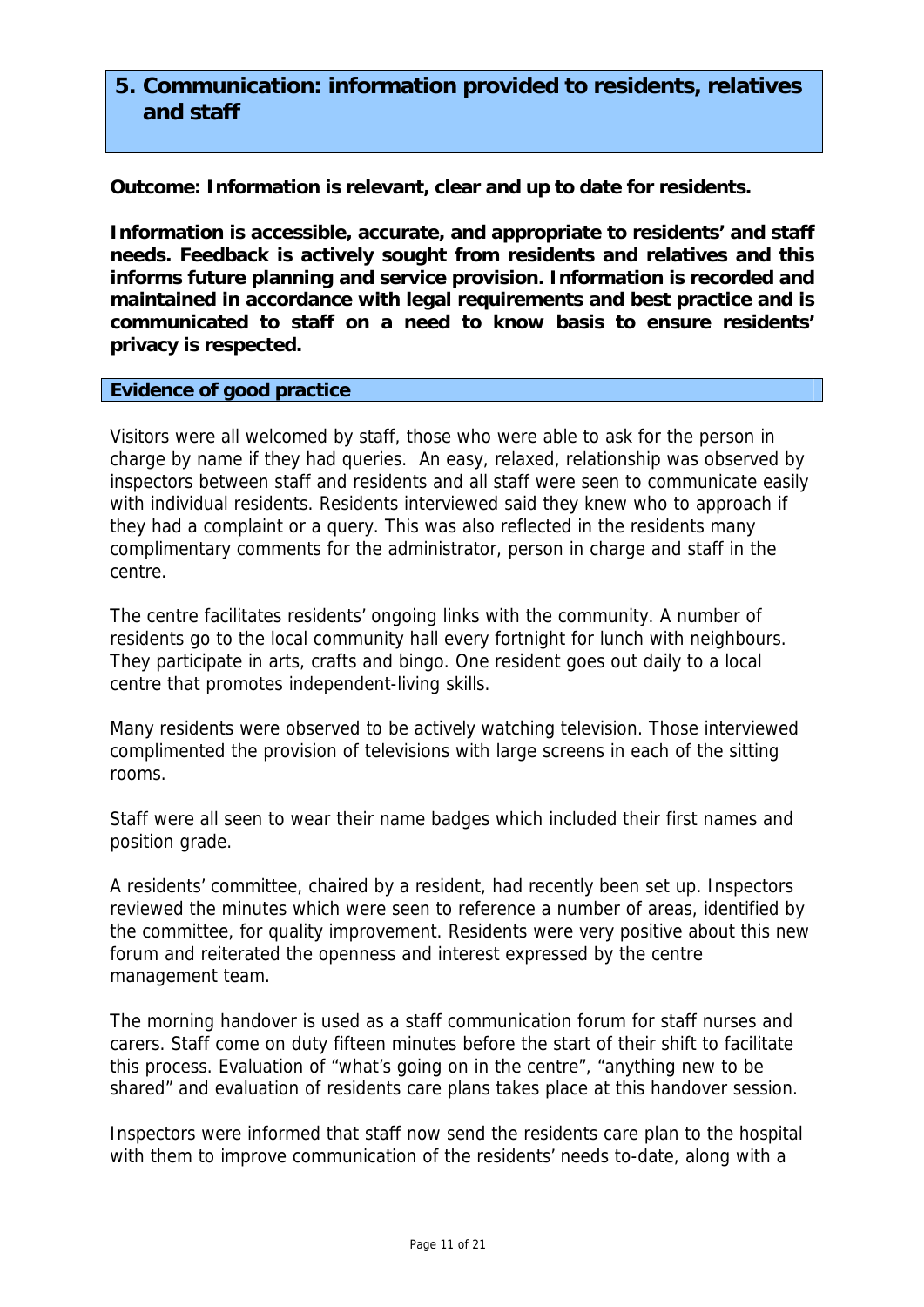comprehensive transfer letter which was observed by the inspectors. The centre has had very positive feedback from the hospital regarding this practice.

Each resident's photograph is located on the first page of their care plan. Inspectors were informed that this puts a face to the care plan and promotes person-centred care.

#### **Some improvements required**

Inspectors observed that there were two sittings for lunch. Residents who attended the second lunch sitting were all independent and were observed by the inspector to be chatting easily with each other, were jovial and enjoying each other's company.

In contrast, none of the residents were observed to be conversing with each other in any of the sitting rooms. However, all residents approached by the inspectors were open and chatty and appeared to enjoy telling their story.

Newspaper readings took place for some residents in one of the communal areas but many others who had cognitive or hearing impairments did not take part in this activity.

**Minor issues to be addressed** 

A small notice board was provided for residents informing them of the activities that take place in the centre in general.

There was no notice board advertising activities that will take place on the day.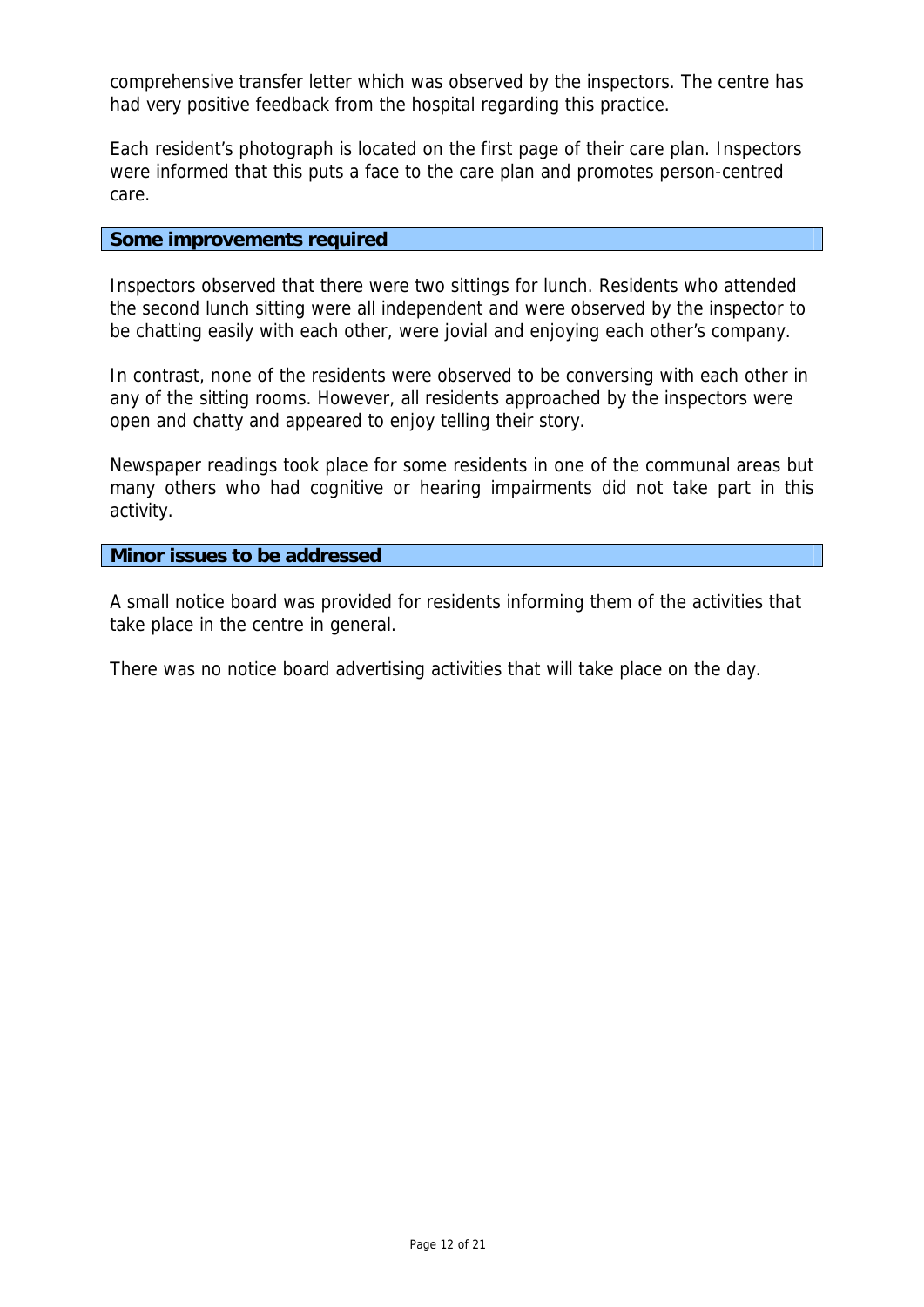# **6. Staff: the recruitment, supervision and competence of staff**

**Outcome: Staff are competent and recruited in sufficient numbers to meet residents' needs** 

**Staff numbers and skill-mix are determined by the size and complexity of the service and there should be sufficient competent staff on duty, both day and night, to meet the needs of residents. Robust recruitment and selection procedures ensure the appointment of suitably qualified and experienced staff. Staff are supported in their work by ongoing training and supervision.** 

### **Evidence of good practice**

Training records viewed by inspectors confirmed the provision of ongoing professional development which was tailored to meet the needs of this service. A number of care staff had undertaken Further Education and Training Awards Council (FETAC) Level 5 Healthcare Support programme. The centre has formed close links with the local hospital with staff invited to relevant training and study days. In-house education and training is supplemented by the Assistant Director of Nursing.

Resident dependency is not formally calculated. Staff and residents both agreed that staff were available in sufficient numbers, with sufficient skills and competencies to meet residents' needs. There were usually two nurses and eight to ten care assistants on duty in the morning, two nurses and nine to ten care assistants on duty in the afternoon and one nurse and two care assistants on night duty from 8pm. The provider is available out-of-hours on an on-call basis.

Residents spoken to by inspectors gave staff in the centre a lot of praise. Two residents spoke about the kindness and understanding shown to them. A staff member said she cared as much about the residents as she "cared about her own family". Relatives discussed the kindness shown to residents without close family at Christmas time, when staff bought them presents.

Staff were observed to be very accessible to residents and were in sufficient numbers to assist residents in meeting their needs.

Staff spoken to by inspectors stated they "felt valued", were "well supported by management" and found their job very enjoyable and satisfying. There were low rates of staff turnover in the centre with two staff member resigning in the past twelve months.

The household staff were clear about their roles and responsibilities, which included observing best practice hygiene standards and maintaining cleaning schedules. The chef and her colleagues train and supervise the kitchen staff.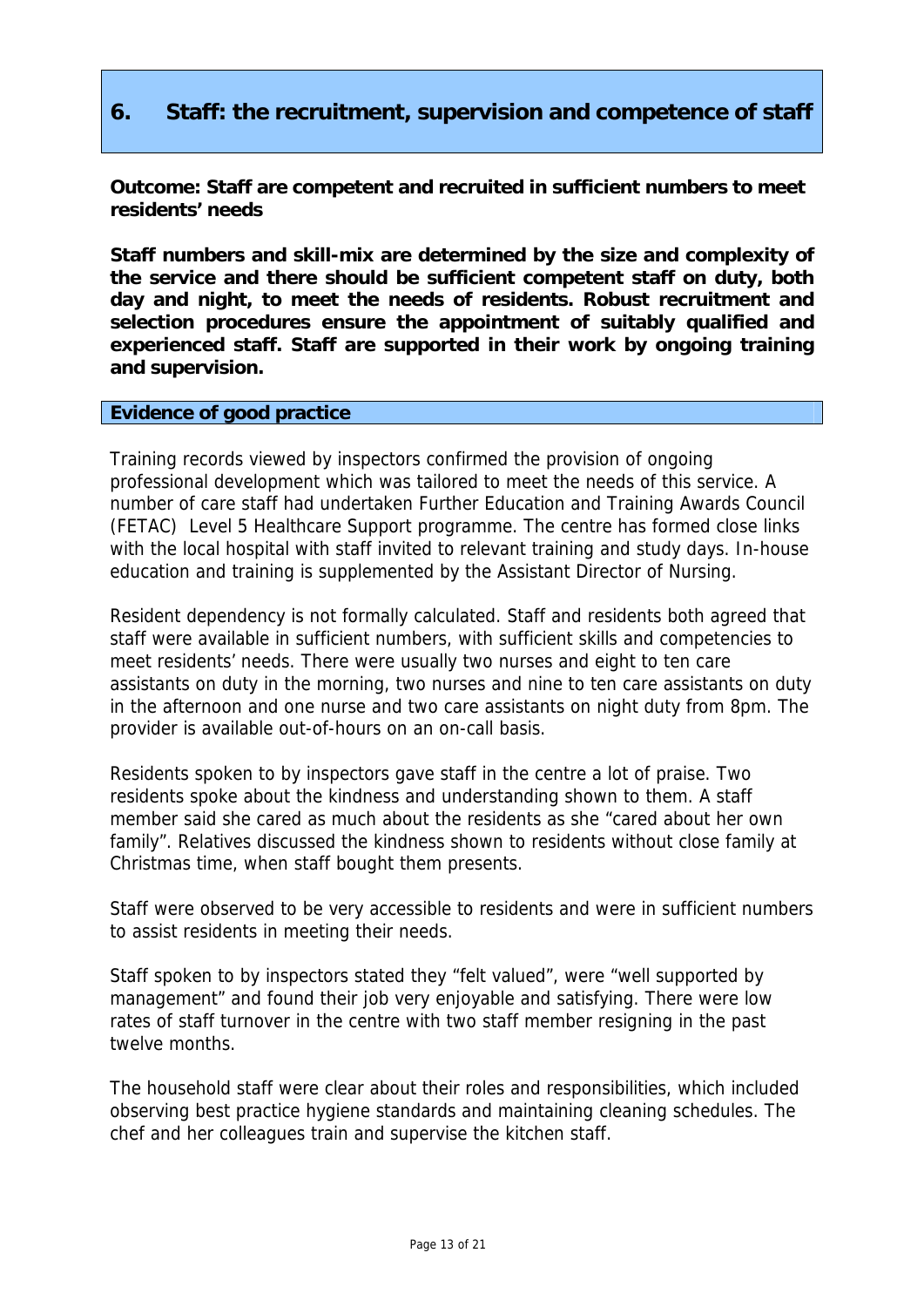#### **Some improvements required**

All newly employed members of staff complete a formal one-year probation period, with two in-built appraisal meetings completed with their line manager. Although job descriptions were available for most grades of staff, there was no evidence of ongoing staff appraisal programmes in place.

### **Significant improvements required**

Although the provider was aware of and working towards Garda Síochána vetting, this had not been completed for all staff members.

There was evidence that residents reacted warmly to staff when they communicated with them but there was no evidence from training records that that staff in the centre have attended training on communicating with residents who have dementia.

**Report compiled by**  Damien Woods Inspector of Social Services Social Services Inspectorate Health Information and Quality Authority

26 November 2009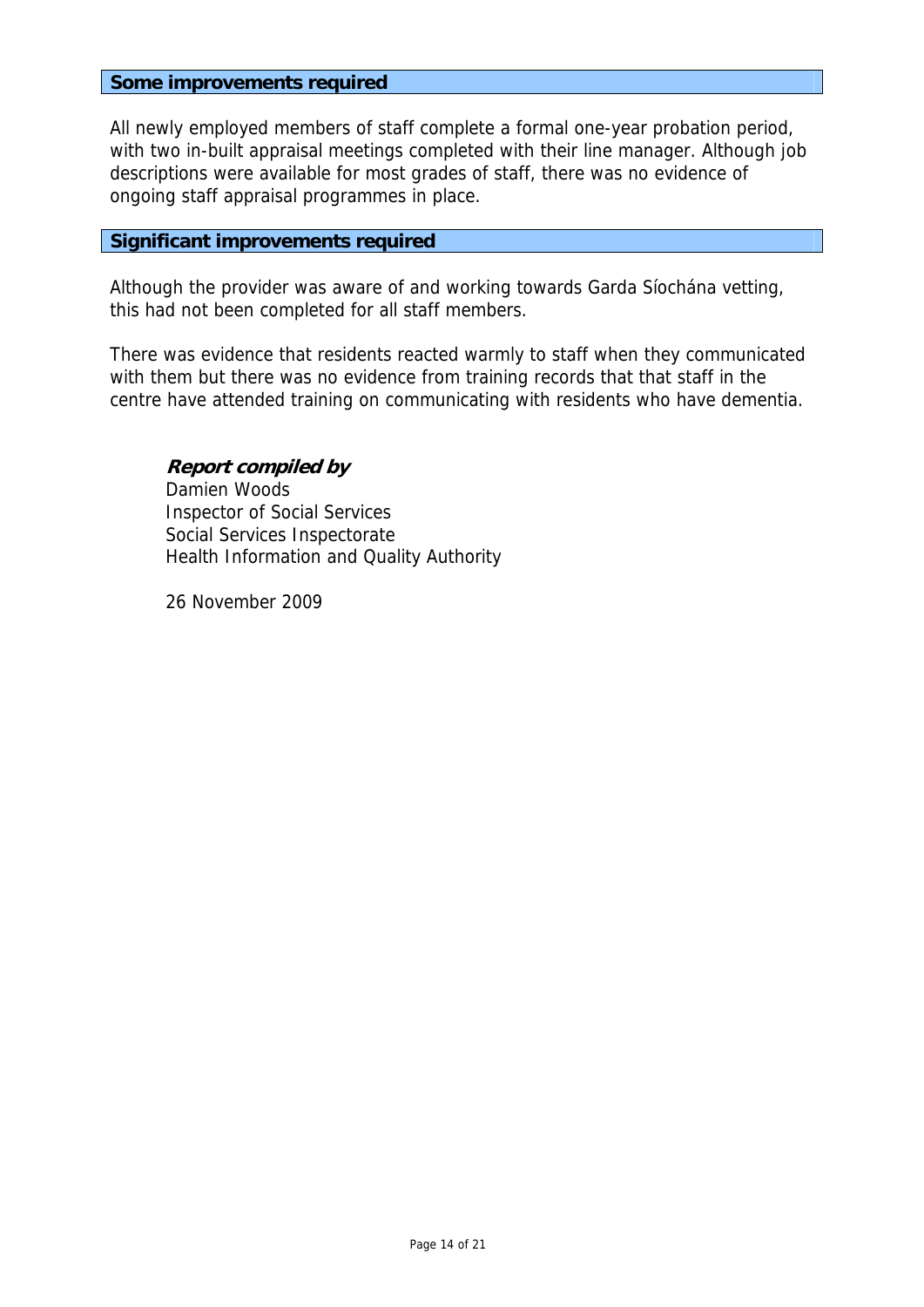# **Health Information and Quality Authority Social Services Inspectorate**

# **Action Plan**



An tÚdarás Um Fhaisnéis agus Cáilíocht Sláinte

# **Provider's response to inspection report**

| Centre:<br><b>Centre ID:</b> | <b>St Camillus Nursing Centre</b><br>0098 |
|------------------------------|-------------------------------------------|
| Date of inspection:          | 15 September 2009                         |
| Date of response:            | 18 November 2009                          |

### **Requirements**

These requirements set out what the registered provider must do to meet the Health Act 2007, the Health Act 2007 (Care and Welfare of Residents in Designated Centres for Older People) Regulations 2009 and the National Quality Standards for Residential Care settings for Older People in Ireland.

# **1. The provider is failing to comply with a regulatory requirement in the following respect:**

No specific training has been provided to staff in respect of communication with residents who have dementia.

### **Action required:**

Provide training in communication with residents with dementia to enable them to provide care in accordance with contemporary evidence-based practice.

### **Reference:**

Health Act, 2007 Regulation 17: Training and Staff Development Standard 24: Training and Supervision

| Please state the actions you have taken or are planning to<br>take with timescales: | Timescale: |
|-------------------------------------------------------------------------------------|------------|
| Provider's response:                                                                |            |
| The provider has a person trained in Sonas who holds sessions with   Ongoing        |            |
| residents in conjunction with other staff. The provider                             |            |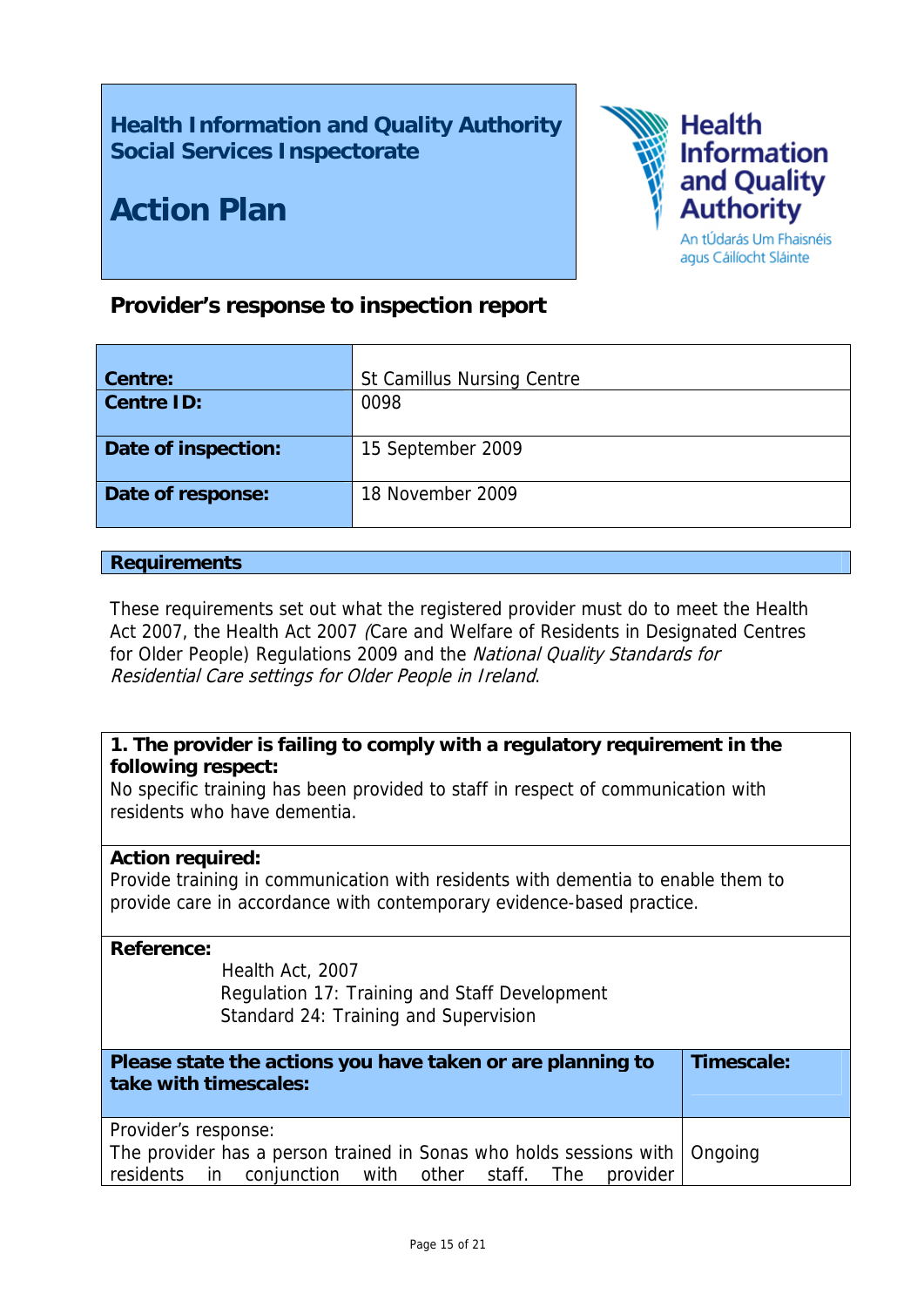# **2. The provider is failing to comply with a regulatory requirement in the following respect:**

The centre had not identified an independent outside person for reference to when the internal complaints process is not satisfactory to the resident.

### **Action required:**

Put a process is in place for complainants to appeal a decision if they are unhappy with the outcome of their complaint.

Provide information on how to refer a complaint to the Health Service Executive, the Chief Inspector and the Office of the Ombudsman at any stage, should he or she wish to do so

### **Reference:**

Health Act, 2007 Regulation 39: Complaints Procedures Standard 6: Complaints

| Please state the actions you have taken or are planning to<br>take with timescales:                                                                                         | Timescale: |
|-----------------------------------------------------------------------------------------------------------------------------------------------------------------------------|------------|
| Provider's response:<br>The provider has identified a person who is currently considering<br>adopting this role. This person has experience in the Nursing Homes<br>sector. | 2 months   |

# **3. The provider is failing to comply with a regulatory requirement in the following respect:**

Residents do not have lockable storage for their personal possessions.

#### **Action required:**

Provide suitable storage facilities for residents to store their personal possessions safely and securely.

#### **Reference:**

Health Act, 2007 Regulation 19: Premises Standard 25: The Physical Environment

**Please state the actions you have taken or are planning to take with timescales:**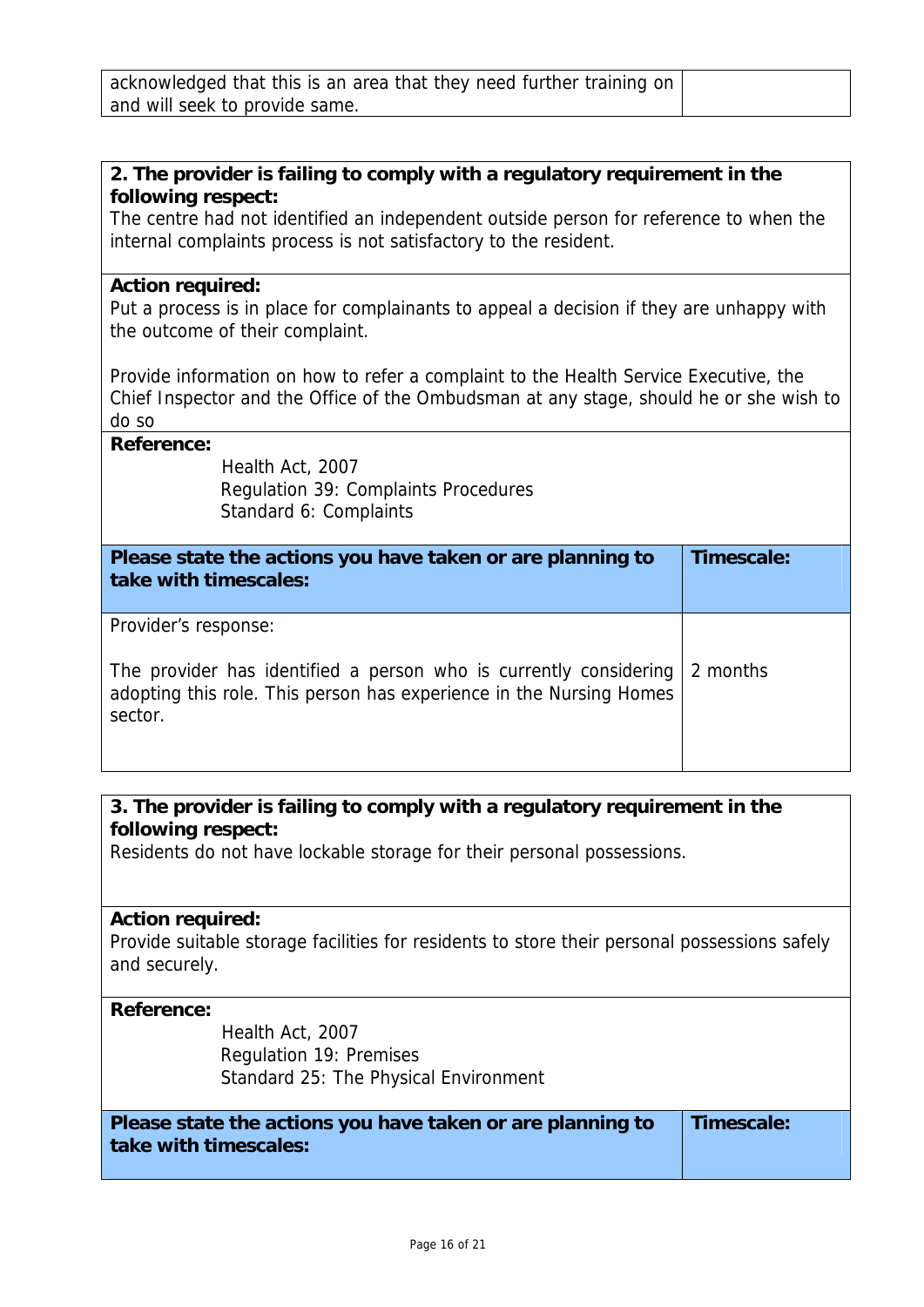| Provider's response:                                               |          |
|--------------------------------------------------------------------|----------|
| The Provider is currently in the process of addressing this issue. | 2 months |

## **4. The provider is failing to comply with a regulatory requirement in the following respect:**

Information on a monthly medical status for one resident had not been recorded over a three month period

## **Action required:**

Maintain up-to-date medical records signed and dated by a medical practitioner

### **Reference:**

Health Act, 2007 Regulation 25: Medical Records Standard 15: Medication Monitoring and Review

| Please state the actions you have taken or are planning to<br>take with timescales:                                                                             | Timescale: |
|-----------------------------------------------------------------------------------------------------------------------------------------------------------------|------------|
| Provider's response:<br>The provider stated that they have regularly brought this matter to<br>the attention of the medical practitioners and will do so again. | Ongoing    |

## **5. The provider is failing to comply with a regulatory requirement in the following respect:**

A section of the premises partially hinders access for residents who use mobility assistive aids. Uncovered radiators and central heating piping restricted mobility for those using aids

#### **Action required:**

Make suitable adaptations to provide adequate space that meet the needs of each resident

#### **Reference:**

Health Act, 2007 Regulation 19: Premises Standard 25: Physical Environment

**Please state the actions you have taken or are planning to take with timescales:** 

**Timescale:**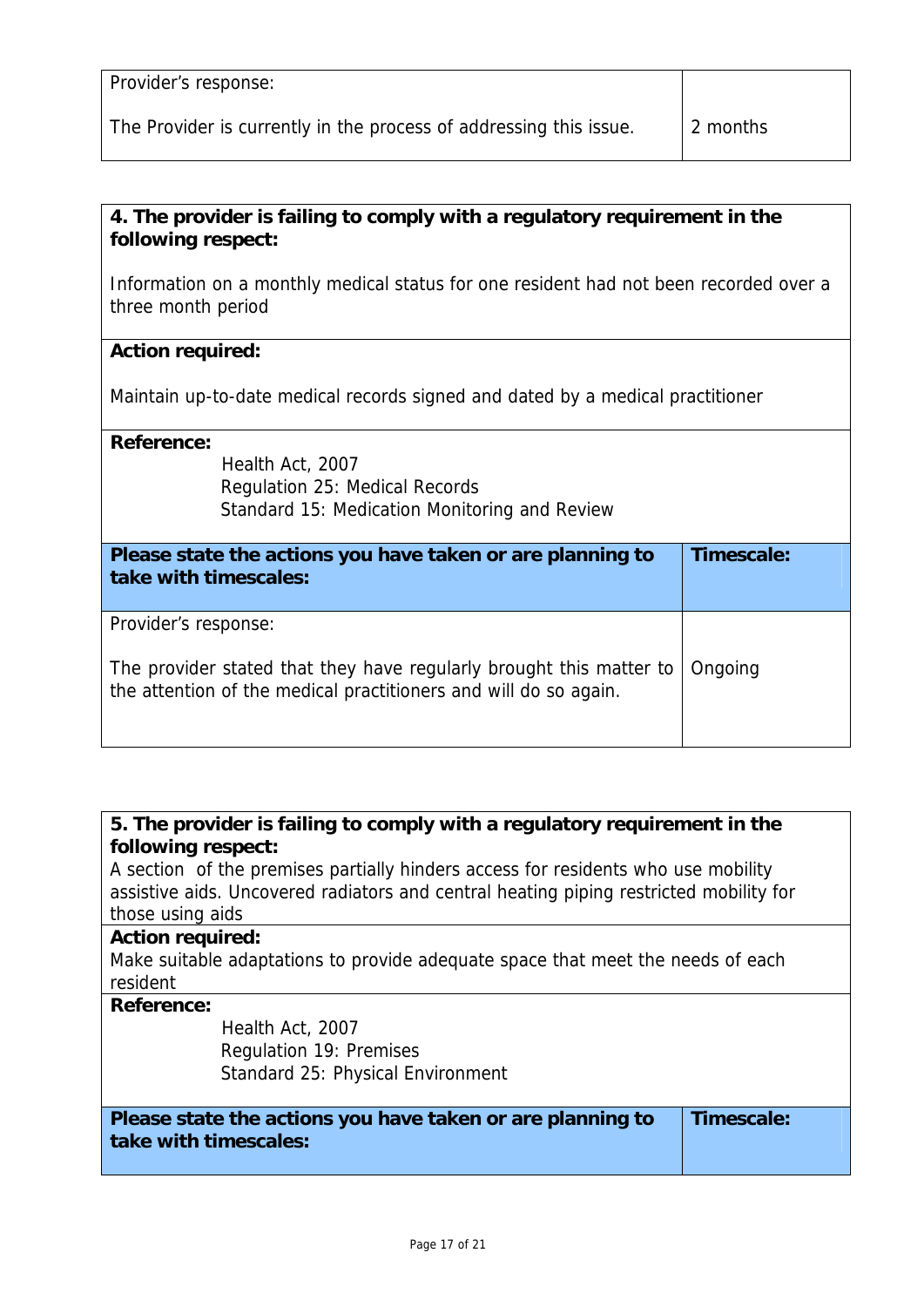| Provider's response:                                                                                            |         |
|-----------------------------------------------------------------------------------------------------------------|---------|
| The provider has instituted a one way system for the corridors at<br>meal times when the corridors are busiest. | Ongoing |

## **6. The provider has failed to comply with a regulatory requirement in the following respect:**

The internal courtyard is unkempt and needs refurbishment and seating in the front garden requires repair.

### **Action required:**

Maintain the external grounds so they are suitable and safe for use by residents

### **Reference:**

Health Act, 2007 Regulation 19: Premises Standard 25: The Physical Environment

| Please state the actions you have taken or are planning to<br>take following the inspection with timescales:                                                                                                    | Timescale: |
|-----------------------------------------------------------------------------------------------------------------------------------------------------------------------------------------------------------------|------------|
| Provider's response:<br>The provider has started to refurbish the internal courtyard. The 6 months<br>provider has substantially improved the external areas to the front<br>of the centre with new tarmacadam. |            |

# **7. The provider has failed to comply with a regulatory requirement in the following respect:**

Residents were noted to be seated in wheelchairs while comfortable chairs were adjacent to them. Some residents were mobilising themselves using their feet with attendant risk of harm.

### **Action required:**

Provide suitable and sufficient care to maintain the resident's welfare and wellbeing, having regard to the nature and extent of the resident's dependency and needs, as set out in their care plan.

### **Reference:**

Health Act, 2007 Regulation 6: General Welfare and Protection Standard 26: Health and Safety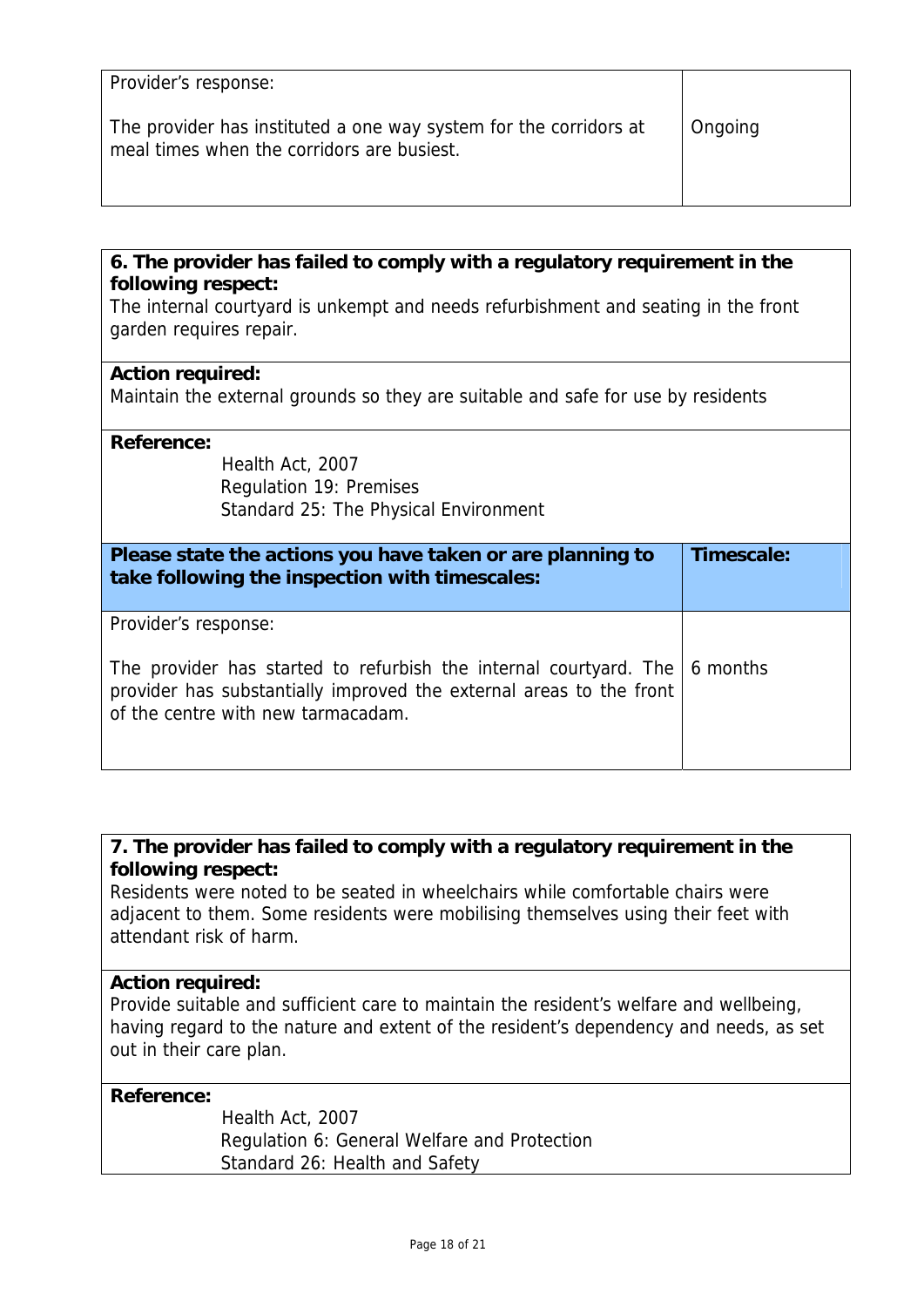| Please state the actions you have taken or are planning to<br>take with timescales:                                                                                                                                                                            | Timescale: |
|----------------------------------------------------------------------------------------------------------------------------------------------------------------------------------------------------------------------------------------------------------------|------------|
| Provider's response:<br>The provider replied that they have requested residents to use Ongoing<br>footplates but some do not do so as they feel it gives them a level<br>of independence. They will continue to request the resident to use<br>the footplates. |            |

| 8. The provider has failed to comply with a regulatory requirement in the |            |  |
|---------------------------------------------------------------------------|------------|--|
| following respect:                                                        |            |  |
| Garda Síochána vetting had not been completed for staff members           |            |  |
| <b>Action required:</b>                                                   |            |  |
|                                                                           |            |  |
| Ensure that Garda Síochána vetting is completed for staff members         |            |  |
| <b>Reference:</b>                                                         |            |  |
| Health Act, 2007                                                          |            |  |
| Regulation 6: General Welfare and Protection                              |            |  |
| Standard 26: Health and Safety                                            |            |  |
|                                                                           |            |  |
| Please state the actions you have taken or are planning to                | Timescale: |  |
| take with timescales:                                                     |            |  |
|                                                                           |            |  |
| Provider's response:                                                      |            |  |
|                                                                           |            |  |
| In process                                                                | 6 months   |  |
|                                                                           |            |  |
|                                                                           |            |  |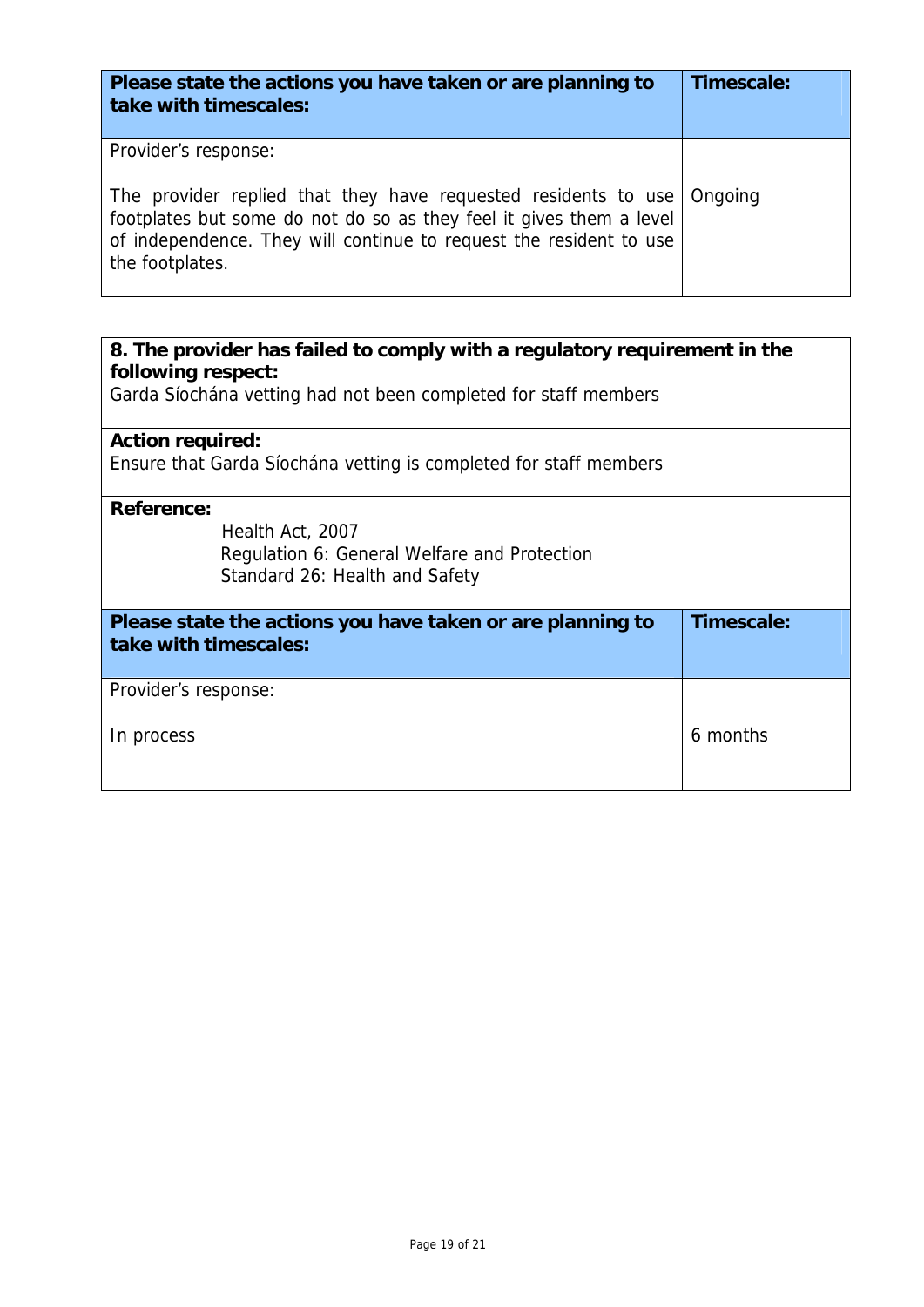# **Recommendations**

**These recommendations are taken from the best practice described in the National Quality Standards for Residential Care settings for Older People in Ireland and the registered provider should consider them as a way of improving the service.**

| <b>Standard</b> | <b>Best practice recommendations</b>                                      |
|-----------------|---------------------------------------------------------------------------|
| Standard 24     | Establish a staff development and appraisal policy and train key staff in |
|                 | its implementation. This ensure each staff member is informed of          |
| Training and    | his/her progress and strengths and has an opportunity to develop his/her  |
| Supervision     | capabilities and strengths.                                               |
|                 |                                                                           |